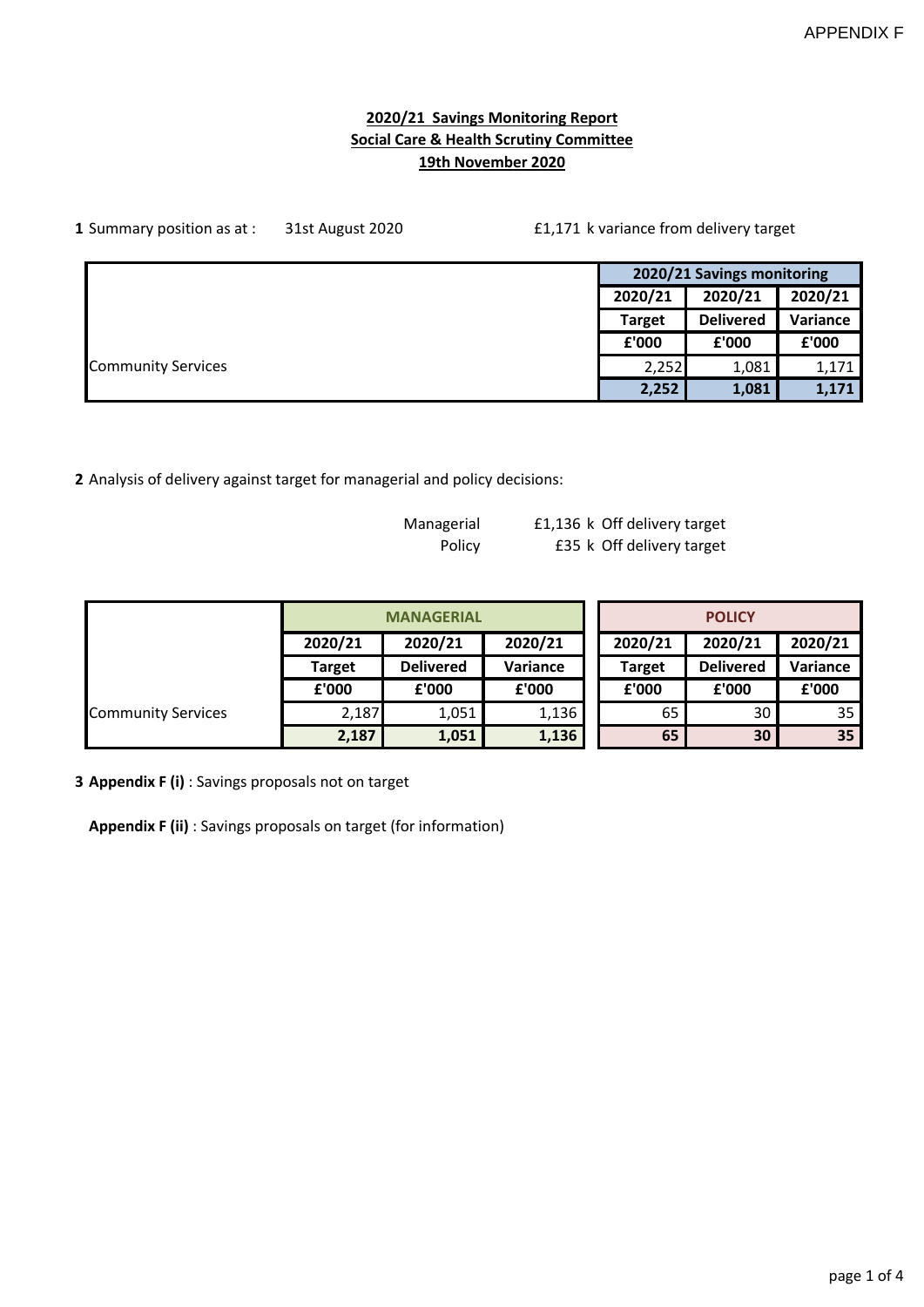### **Managerial - off Target**

| <b>Community Services</b><br><b>Integrated Services</b> |        |                                                                                                                                                                                                                                                                                                                                                                                                                                                                                                                                                                                                                                                                                                                                                                                                                                                                                                                                                                  |       |     |     |                                                                                                                                                                                                                                                                                                                                                                      |                                                                                                                                                                                                                                                                                                                                                                                                  |
|---------------------------------------------------------|--------|------------------------------------------------------------------------------------------------------------------------------------------------------------------------------------------------------------------------------------------------------------------------------------------------------------------------------------------------------------------------------------------------------------------------------------------------------------------------------------------------------------------------------------------------------------------------------------------------------------------------------------------------------------------------------------------------------------------------------------------------------------------------------------------------------------------------------------------------------------------------------------------------------------------------------------------------------------------|-------|-----|-----|----------------------------------------------------------------------------------------------------------------------------------------------------------------------------------------------------------------------------------------------------------------------------------------------------------------------------------------------------------------------|--------------------------------------------------------------------------------------------------------------------------------------------------------------------------------------------------------------------------------------------------------------------------------------------------------------------------------------------------------------------------------------------------|
| Domiciliary Care - double handled calls                 | 12.274 | Domiciliary Care Services, also known as Homecare, provide practical or personal care for someone in<br>their own home. This could be because health or mobility is declining, or a person may have been in<br>hospital or they have a long term health condition. As at the end of September 2019 there were 1,085<br>clients receiving a Domiciliary Service.                                                                                                                                                                                                                                                                                                                                                                                                                                                                                                                                                                                                  | 214   | 160 |     | 54 To reduce double handed domiciliary care packages to 18% by the end of 2021/22 from 25.4% in was due to clients re-starting their care. The average double handed<br>2018/19.                                                                                                                                                                                     | From March 2020 to June 2020, the number of service users rose<br>from 1014 to 1054 and the number of double handed clients rose<br>from 238 to 244, which equates to 23.1% at the end of Q1. This<br>care package has increased to 22.9 hours. This was due to<br>withdrawal of other services such as day services and respite.<br>Quarter 1 % of double handed packages = 23.1%. Benchmark is |
| Domiciliary Care - Community Independence Service       | 12.274 | The pilot of the Bridging Service in Llanelli Community Resource Team realised savings of £860 per week<br>for 27 service users over a period of 12 weeks                                                                                                                                                                                                                                                                                                                                                                                                                                                                                                                                                                                                                                                                                                                                                                                                        | 233   |     |     | To extend the Bridging Service across the 3 Community Resource Teams: 75 service users per<br>quarter would receive this service                                                                                                                                                                                                                                     | Not able to progress in current year                                                                                                                                                                                                                                                                                                                                                             |
| Domiciliary Care - Fulfilled Lives                      | 12.274 | The pilot of the Fulfilled Lives service for people living with dementia has shown that the service prevents<br>escalation of care by maintaining individuals' independence for longer. Typically with traditional domiciliary<br>care an increase of 3-4 hours would be expected over a 12 month period. On average, service users<br>receive 6.5 hours per week. at Stages 1&2 compared to Domiciliary care average of 7.5 hours per week.<br>for all clients (not only people with dementia, who are more likely to escalate quickly to around 10.5 hours)<br>The service also saves on visit costs by avoiding a dependency on frequent calls. FL service is 3 - 7 visits<br>per week, whereas Dom Care is around an average of 16 visits per week. The plan is to roll out the service<br>to Ammanford & Llandeilo during 2019/20 and then Carmarthen town in 2020/21. For Year 3, the next<br>community with a large population would be Cross Hands area. | 65    | 62  |     | To increase number of people with dementia receiving Fulfilled Lives service from 39 (March<br>2019) to 115 (March 2022)                                                                                                                                                                                                                                             | Not able to progress in current year. The number of people<br>receiving Fulfilled Lives reduced from 64 in March 2019 to 61 in<br>June 2020. Average was 58 people during the Quarter, a reduction<br>of 5 people during the quarter, due to Covid-19.                                                                                                                                           |
| Domiciliary Care - small packages of care               | 12.274 | There are 268 clients receiving domiciliary care packages of 7 visits per week or less. This is 24.7% of the<br>total number of clients as at 30.9.19                                                                                                                                                                                                                                                                                                                                                                                                                                                                                                                                                                                                                                                                                                                                                                                                            |       |     |     | To reduce the number of clients receiving domiciliary care packages of less than 5 hours a week<br>by 125 people (50%) in line with recommendations of Prof. Bolton                                                                                                                                                                                                  | Not able to progress in current year                                                                                                                                                                                                                                                                                                                                                             |
| Domiciliary Care - Information, Assistance & Advice     | 12.274 | The Information, Assistance & Advice service within Llesiant Delta Wellbeing Ltd is one way that the<br>demand for statutory services can be managed, by enabling people to help themselves. The average<br>number of referrals per month (Aug18 to Sept 19) was 893. Currently the % of referrals which receive an<br>IAA outcome is on average 11.3% (equating to, on average, 101 clients per month)                                                                                                                                                                                                                                                                                                                                                                                                                                                                                                                                                          | 218   | 153 |     | To increase the proportion of referrals receiving an Information, Assistance & Advice outcome to<br>65 20%, (currently this equates to an additional 74 people per month). Assume this is achieved by<br>increments of 1% from July to March in Year 1; Maintain in Year 2                                                                                           | Phased roll out so full year effect will not be realised until Year 3                                                                                                                                                                                                                                                                                                                            |
| <b>CUSP</b>                                             |        | The CUSP (Carmarthenshire United Support Project) is one way that the demand for statutory services can<br>be managed, by providing help when people need it (preventative services).                                                                                                                                                                                                                                                                                                                                                                                                                                                                                                                                                                                                                                                                                                                                                                            | 146   |     |     | To increase the proportion of referrals receiving a preventative service through CUSP by an<br>additional 5 people per month. Assume this is achieved by increments of 5 people from July to<br>146 March in Year 1: Maintain in Year 2<br>This will reduce referrals to Brokerage from an average of 95 per month to 90 per month (5 fewer<br>starters <sup>'</sup> | Not able to progress in current year                                                                                                                                                                                                                                                                                                                                                             |
| Domiciliary Care - Continence project                   | 12,274 | This is pilot project with Community Nursing and Physiotherapy services to work with domiciliary care<br>service users to improve their continence and reduce the need for 3 or 4 calls per day to support them with<br>their continence needs.                                                                                                                                                                                                                                                                                                                                                                                                                                                                                                                                                                                                                                                                                                                  |       |     |     | To provide specialist continence advice for identified service users to reduce the need for the<br>existing level of domiciliary care (i.e. reduce one call per day)                                                                                                                                                                                                 | Not able to progress in current year                                                                                                                                                                                                                                                                                                                                                             |
| <b>Total Integrated Services</b>                        |        |                                                                                                                                                                                                                                                                                                                                                                                                                                                                                                                                                                                                                                                                                                                                                                                                                                                                                                                                                                  | 1.005 | 375 | 630 |                                                                                                                                                                                                                                                                                                                                                                      |                                                                                                                                                                                                                                                                                                                                                                                                  |

|                                                                                                                               | 2019/20             |                  | 2020/2                                                                                                                       | 2020/21              | 2020/21 |                           |                            |
|-------------------------------------------------------------------------------------------------------------------------------|---------------------|------------------|------------------------------------------------------------------------------------------------------------------------------|----------------------|---------|---------------------------|----------------------------|
| Department<br>the contract of the contract of the contract of the contract of the contract of the contract of the contract of | Budge               | <b>FACT FILL</b> | TUPUSEU                                                                                                                      | Deliverec            |         | <b>NURIPIIUM</b><br>crrit | <b>REASON FOR VARIANCE</b> |
|                                                                                                                               | £'OOO<br>$\sim$ 000 |                  | <br>£'000<br>the contract of the contract of the contract of the contract of the contract of the contract of the contract of | c'nnn<br>$\cdot$ vvv | счин    |                           |                            |

| ave approx.                                  | Unable to undertake face to face visits so the matching and slotting<br>process for new placements has been halted during the pandemic.                                                                                                                                                                                                                                                                              |
|----------------------------------------------|----------------------------------------------------------------------------------------------------------------------------------------------------------------------------------------------------------------------------------------------------------------------------------------------------------------------------------------------------------------------------------------------------------------------|
| ndence and<br>kages x 5hrs                   | During Covid-19 the accommodation projects have been on hold<br>and we have been unable to undertake reviews for rightsizing or<br>progress the deregistration with providers. This work is now being<br>picked up at pace but there will not be a full effect of the year's<br>savings due to the six months lost during Covid-19 where essential<br>business and safeguarding was prioritised over strategic work. |
| dependence,<br>ole need. To<br>opportunities | During Covid-19 the accommodation projects have been on hold<br>and we have been unable to undertake reviews for rightsizing or<br>progress the deregistration with providers. This work is now being<br>picked up at pace but there will not be a full effect of the year's<br>savings due to the six months lost during Covid-19 where essential<br>business and safeguarding was prioritised over strategic work. |
| tely £30k per                                | During Covid-19 the accommodation projects have been on hold<br>and we have been unable to progress the deregistration with<br>providers. This work is now being picked up at pace but there will<br>not be a full effect of the year's savings due to the six months lost<br>during Covid-19 where essential business and safeguarding was<br>prioritised over strategic work.                                      |
| hin day<br>ibsequently<br>ividuals . This    | Saving will be achieved in Day Services as they have been closed<br>since March 2020. The Releasing Time to Care approach will be<br>actioned when Day Services resume                                                                                                                                                                                                                                               |
|                                              |                                                                                                                                                                                                                                                                                                                                                                                                                      |

#### **Mental Health, Learning Disabilities & Safeguarding** 706 Shared Lives provides placements for individuals with learning Disability or Mental Health issue with the theorem and the state of the state of the setting will save approx.<br>Thankilies that have been approved as Shared £50k to £60k per individual Right Sizing Supported Living **7,949** Supported living is provided for those individuals with a Learning Disability or Mental Health who need support with daily living tasks to remain in the community . Support is provided from staff in the setting which can range from a few hours to 24/7 in some circumstances Promoting independence is a key aspect of supported living 105 53 52 Reviewing high cost placements and decreasing levels of support to promote indeper enhance daily living skills will result in cost savings e.g. reduction of 20 individual packages x 52  $x \pounds 20$  per hour = £105k Right Sizing Residential 6,411 People may move into a residential home because their health has deteriorated or is so severe they are unable to look after themselves without 24/7 support , they are living with families who no longer able to support them or there are not alternative accommodation options . Some homes offer short term stays ,but generally they provide long term accommodation. Approximately 200 individuals are accommodated in residential accommodation , a key objective for the service is to reduce the numbers in residential care , increase the range of alternatives and promote choice and independence for individuals. 300 150 150 Review packages of care and collaborate with commissioned services to promote ind facilitate progression pathways and step down options whilst continuing to meet eligible need. To meet eligible need. To meet eligible need. To meet eligible need. To meet eligible need. To meet eligible need. To meet elig develop a sustainable accommodation market and to maximise collaborative funding with health partners. De-registration of Residential 6,411 Over the last year we have been working with several providers to maximise the independence of individuals in residential settings , as a result a number of residential providers are changing their settings to provide supported living which promotes independence and results in improved outcomes for those .<br>dividuals. 150 75 De-registering independent residential settings to supported living, saving approximate<br>
250k per sampling approximately approximately in the individual per sampling individual per annum. Releasing Time to care in-house DC A number of young people in our Learning Disability service are supported by two or three ( in some circumstances) staff in relation to moving and handling activity. Currently independent providers are also commissioned to support this . 30 0 30 Reduction of third party payments by operating Releasing Time to Care approach within day services which trains staff to be able to maximise the use of assistive technology , subsequently reducing the number of staff required to safely undertake moving and handling of individuals . will reduce costs in relation to this activity. **Total Mental Health, Learning Disabilities & Safeguarding <sup>689</sup> <sup>330</sup> <sup>359</sup> Homes & Safer Communities** Domiciliary Care (in-house) 5,474 Domiciliary Care Services, also known as Homecare, provide practical or personal care for someone in their own home. This could be because health or mobility is declining, or a person may have been in hospital or they have a long term health condition. The in-house service currently provides around 35% of the market and provides over 4,000 hours of care every week to 350 service users. 100 50 50 Domiciliary Care - delivering more care hours as a result of better rostering, reduction rates and ensuring vacancies are filled OP Residential Homes(in-house) 2,745 We provide seven Council run Care Homes across the County providing 248 beds 100 100 100 Increased occupancy with the come available Increased occupancy within our Care Homes and quicker turn-around of beds when to become available<br>150 **Total Homes & Safer Communities 200 50 150 Community Services Total 1,894 755 1,139**

| n in sickness | Focus during Covid-19 has been to sustain the service and keep<br>everyone safe, however performance tasks are now being picked<br>up at pace and we anticipate achieving 50% of our original target. |
|---------------|-------------------------------------------------------------------------------------------------------------------------------------------------------------------------------------------------------|
| they do       | Not possible due to Covid-19                                                                                                                                                                          |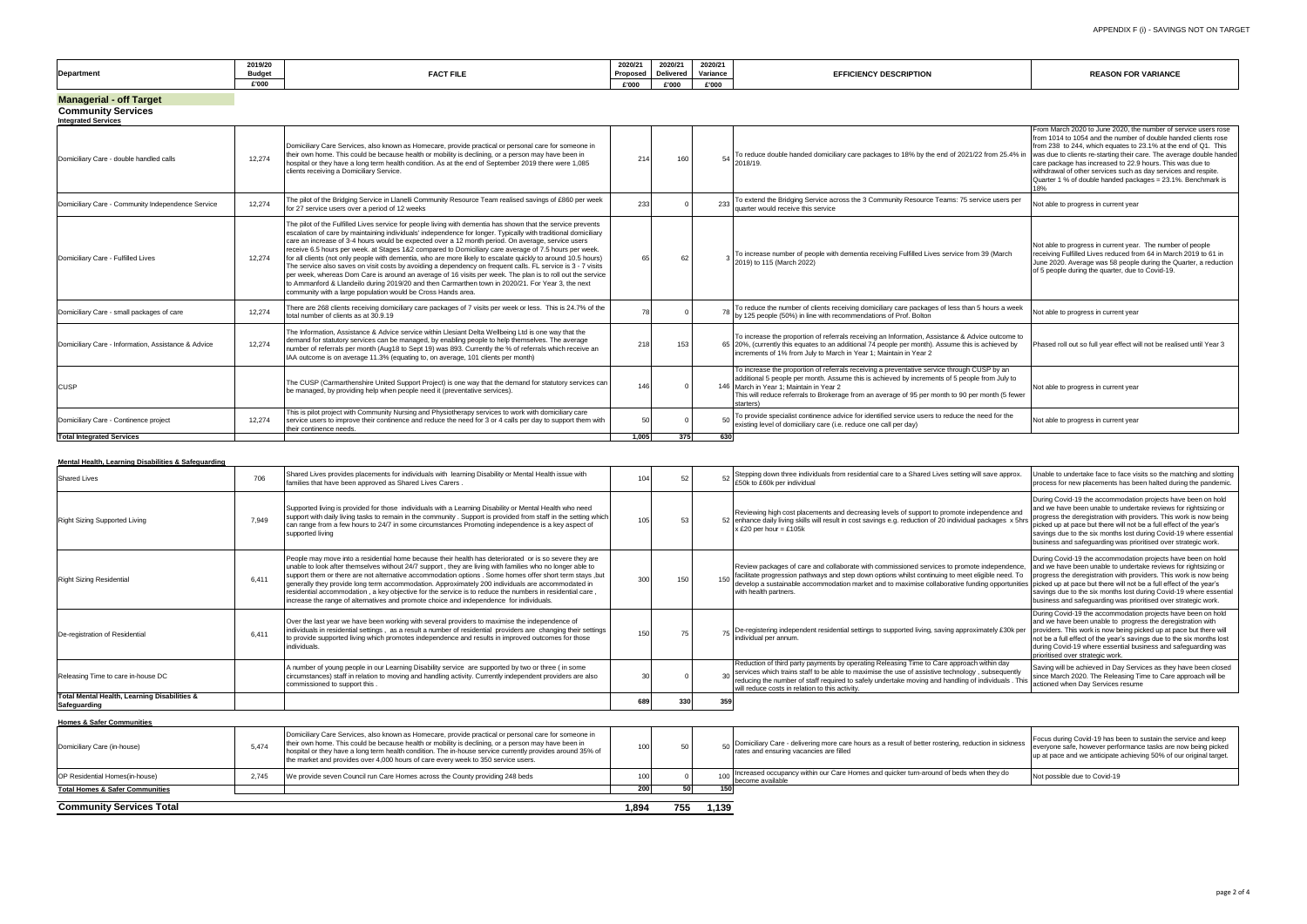| <b>Department</b>               | 2019/20<br><b>Budget</b><br>£'000 | <b>FACT FILE</b>                                                                                                                                                                                                                                                                                                                                                                                                                                                                                                                                                                                                                                                                                | 2020/21<br>Proposed<br>£'000 | 2020/21<br><b>Delivered</b><br>£'000 | 2020/21<br>Variance<br>£'000 | <b>EFFICIENCY DESCRIPTION</b>                                                                                               | <b>REASON FOR VARIANCE</b>                                                                                                                                     |
|---------------------------------|-----------------------------------|-------------------------------------------------------------------------------------------------------------------------------------------------------------------------------------------------------------------------------------------------------------------------------------------------------------------------------------------------------------------------------------------------------------------------------------------------------------------------------------------------------------------------------------------------------------------------------------------------------------------------------------------------------------------------------------------------|------------------------------|--------------------------------------|------------------------------|-----------------------------------------------------------------------------------------------------------------------------|----------------------------------------------------------------------------------------------------------------------------------------------------------------|
| <b>Policy - off Target</b>      |                                   |                                                                                                                                                                                                                                                                                                                                                                                                                                                                                                                                                                                                                                                                                                 |                              |                                      |                              |                                                                                                                             |                                                                                                                                                                |
| <b>Community Services</b>       |                                   |                                                                                                                                                                                                                                                                                                                                                                                                                                                                                                                                                                                                                                                                                                 |                              |                                      |                              |                                                                                                                             |                                                                                                                                                                |
| Day Services                    | 3,600                             | LD & MH day services currently provide support for approximately 300 individuals across the county<br>utilising 9 different sites. The services provide opportunities for individuals to receive therapy, maintain their<br>health and wellbeing, gain skills, socialise whilst also providing respite for carers. The review of day<br>services has highlighted the need to develop community options and specialist services which will see a<br>decline in the use of building based services. This will provide opportunities for us to develop<br>intergenerational services in partnership with adult services within Coleshill and Manor Road and vacate the<br>premises at Cross Hands. |                              |                                      |                              | $_{25}$ Reduction of one building in 2020/21 and 2021/22 and more efficient use of current estate in<br>community inclusion | Review of day Services will be undertaken as part of Reset<br>process. Day Services currently closed which will result in savings<br>in year for utilities etc |
| <b>Community Services Total</b> |                                   |                                                                                                                                                                                                                                                                                                                                                                                                                                                                                                                                                                                                                                                                                                 | 65.                          | 30                                   |                              |                                                                                                                             |                                                                                                                                                                |